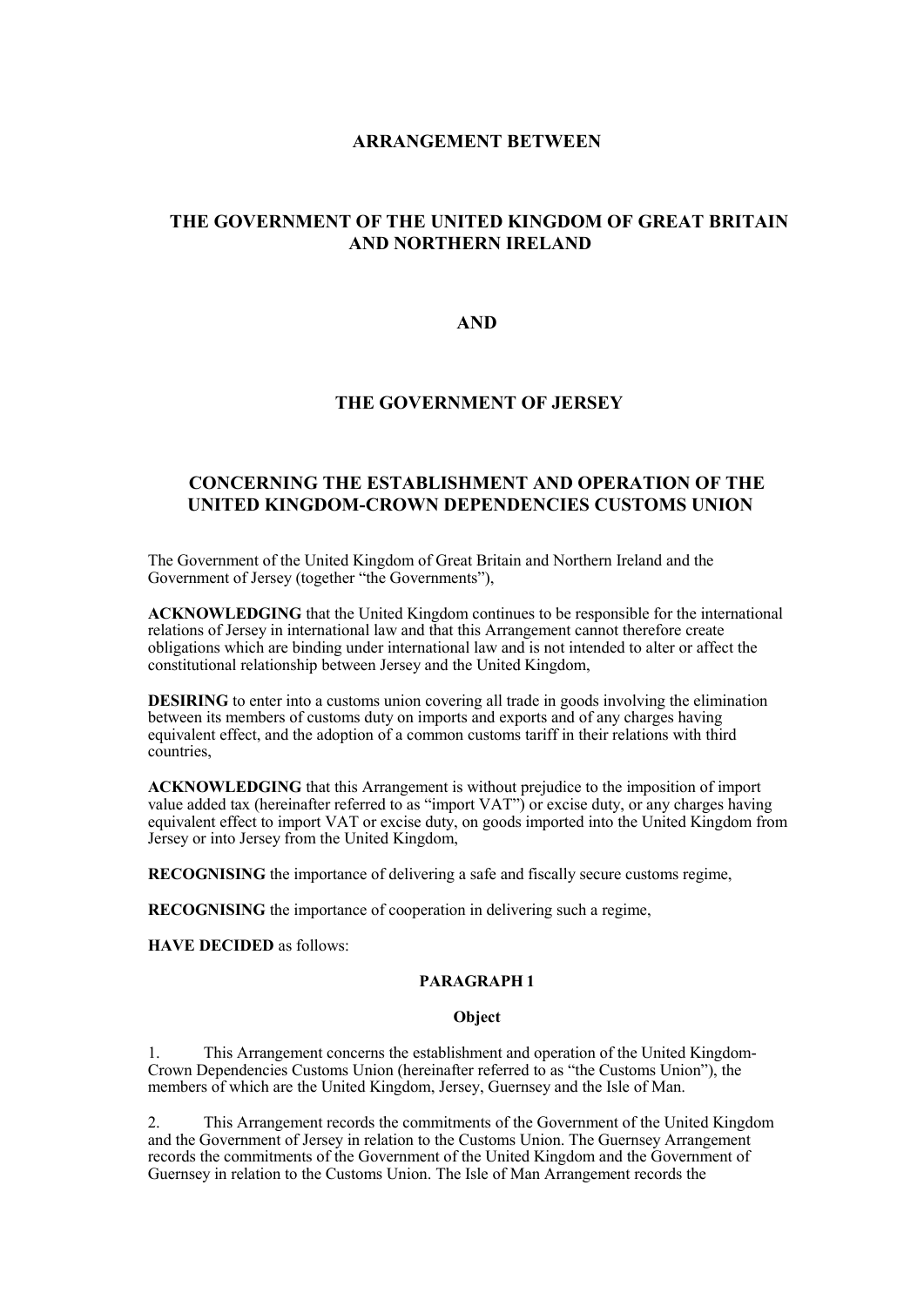commitments of the Government of the United Kingdom and the Government of the Isle of Man in relation to the Customs Union.

# **PARAGRAPH 2**

#### **General definitions**

For the purposes of this Arrangement, the following definitions apply:

- a) "the Arrangements" means, collectively, this Arrangement, the Guernsey Arrangement and the Isle of Man Arrangement;
- b) "Competent Authority" means—
	- (i) in the United Kingdom, Her Majesty's Revenue and Customs;
	- (ii) in Jersey, the Minister for Home Affairs or the Minister's authorised representative;
	- (iii) in Guernsey, the Committee for Home Affairs or its authorised representative;
	- (iv) in the Isle of Man, the Customs and Excise Division of the Treasury or its authorised representative;
- c) "Customs Law" means—
	- (i) the law relating to import duty which includes, for the avoidance of doubt, the law relating to the transit of goods and their placing under any customs procedure;
	- (ii) the law relating to export duty; and
	- (iii) the law relating to import controls only to the extent that it relates to safety and security.

For the avoidance of doubt, "Customs Law" does not include the law relating to value added tax or excise duty;

- d) "Customs Tariff" means the system established and maintained by HM Treasury pursuant to section 8(1) of the TCTA, as modified by provision made under any of sections 9 to 15 or section  $19(4)$  of that Act, as well as any provision made under section 39(1) of the Act for the charging of export duty, as defined in section 39(1);
- e) "GATT" means the General Agreement on Tariffs and Trade, part of Annex 1A to the agreement establishing the World Trade Organisation signed at Marrakesh on 15 April 1994 (as modified from time to time);
- f) "the Government of Guernsey" means the States of Guernsey;
- g) "Guernsey" means the Bailiwick of Guernsey, which comprises the jurisdictions of Guernsey, Alderney and Sark;
- h) "the Guernsey Arrangement" means the Arrangement between the Government of the United Kingdom and the Government of Guernsey concerning the Establishment and Operation of the United Kingdom-Crown Dependencies Customs Union;
- i) "the Isle of Man Annex" means the annex to the Customs and Excise Agreement 1979 between the Governments of the United Kingdom and the Isle of Man titled the "Annex concerning the Establishment and Operation of the United Kingdom-Crown Dependencies Customs Union";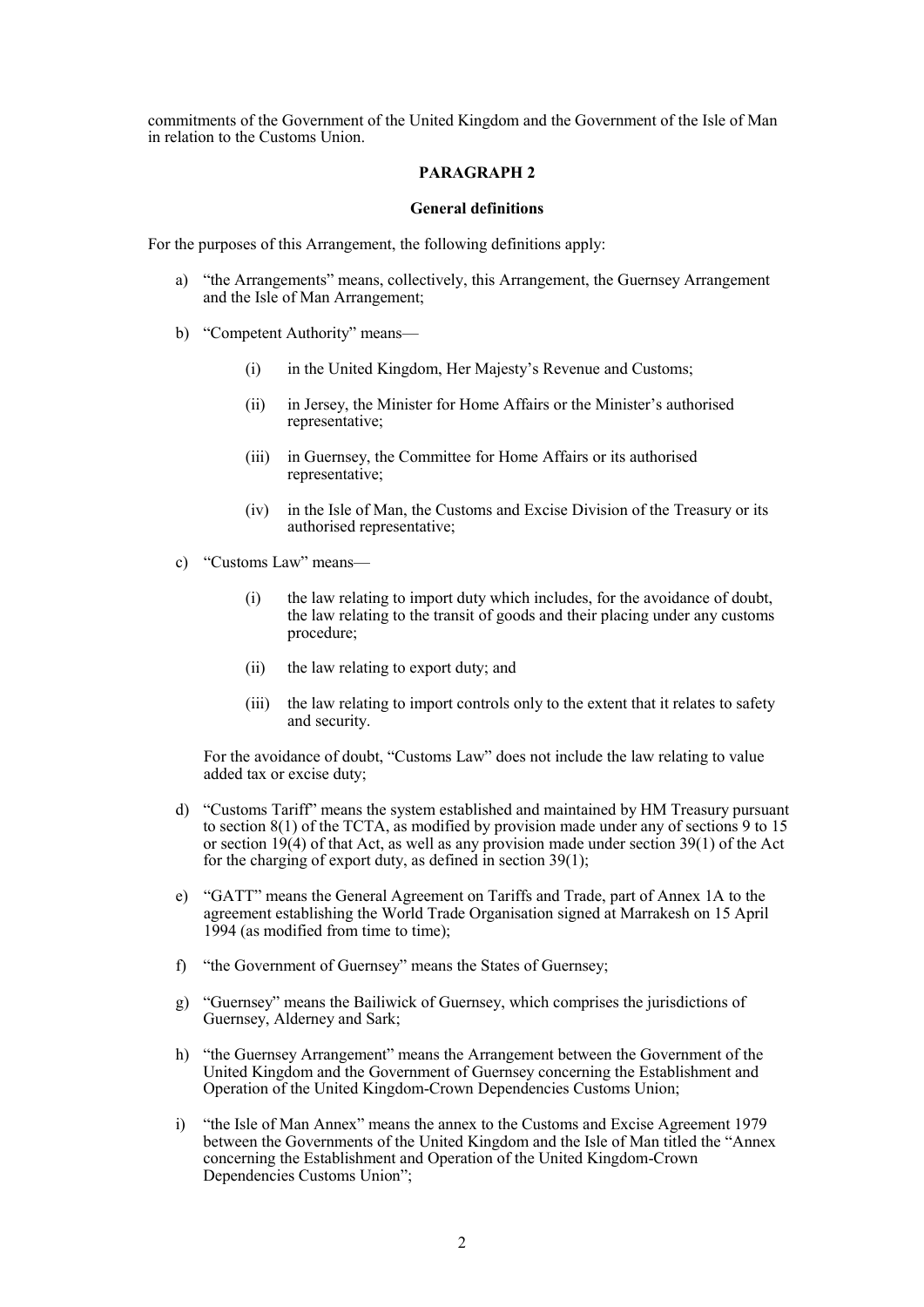- j) "the Isle of Man Arrangement" means—
	- (i) the Isle of Man Annex; and
	- (ii) "the relevant aspects of the 1979 Agreement" as defined in the Isle of Man Annex;
- k) "Jersey" means the Bailiwick of Jersey;
- l) "Jersey Courts" means the Royal Court of Jersey and the Court of Appeal of Jersey;
- m) "TCTA" means the Taxation (Cross-border Trade) Act 2018 (UK);
- n) "United Kingdom Courts" means the Tax Chamber of the First-tier Tribunal, the Tax and Chancery Chamber of the Upper Tribunal, any of the Senior Courts of England and Wales, either of the Supreme Courts of Scotland, the Court of Judicature of Northern Ireland and the Supreme Court of the United Kingdom.

### **Implementing legislation**

Where necessary, the Governments will introduce legislation to implement this Arrangement in advance of its coming into effect.

### **PARAGRAPH 4**

#### **Prohibition of internal customs duty**

No import duty or export duty, or any charge having equivalent effect, will be payable by reference to movements of goods between the United Kingdom and Jersey.

### **PARAGRAPH 5**

### **Taxation (Cross-border Trade) Act 2018 (UK)**

1. For the avoidance of doubt, it does not follow from paragraph 4 that goods moved between the United Kingdom and Jersey are "domestic goods" as defined by and under section 33 of the TCTA.

2. The rate of any duty of customs applied in accordance with Parts 1 and 2 of the TCTA to movements of "chargeable goods", as that term is defined in section 2 of the TCTA, between the United Kingdom and Jersey will be nil.

### **PARAGRAPH 6**

### **Prohibition of quantitative restrictions**

Movements of goods between the United Kingdom and Jersey will be free of quantitative restrictions and all measures having equivalent effect, except as permitted under paragraph 13.

## **PARAGRAPH 7**

### **Guernsey and the Isle of Man**

1. The Government of Jersey will not require the payment of any import duty or export duty, or any charge having equivalent effect, by reference to movements of goods between Jersey and Guernsey or between Jersey and the Isle of Man.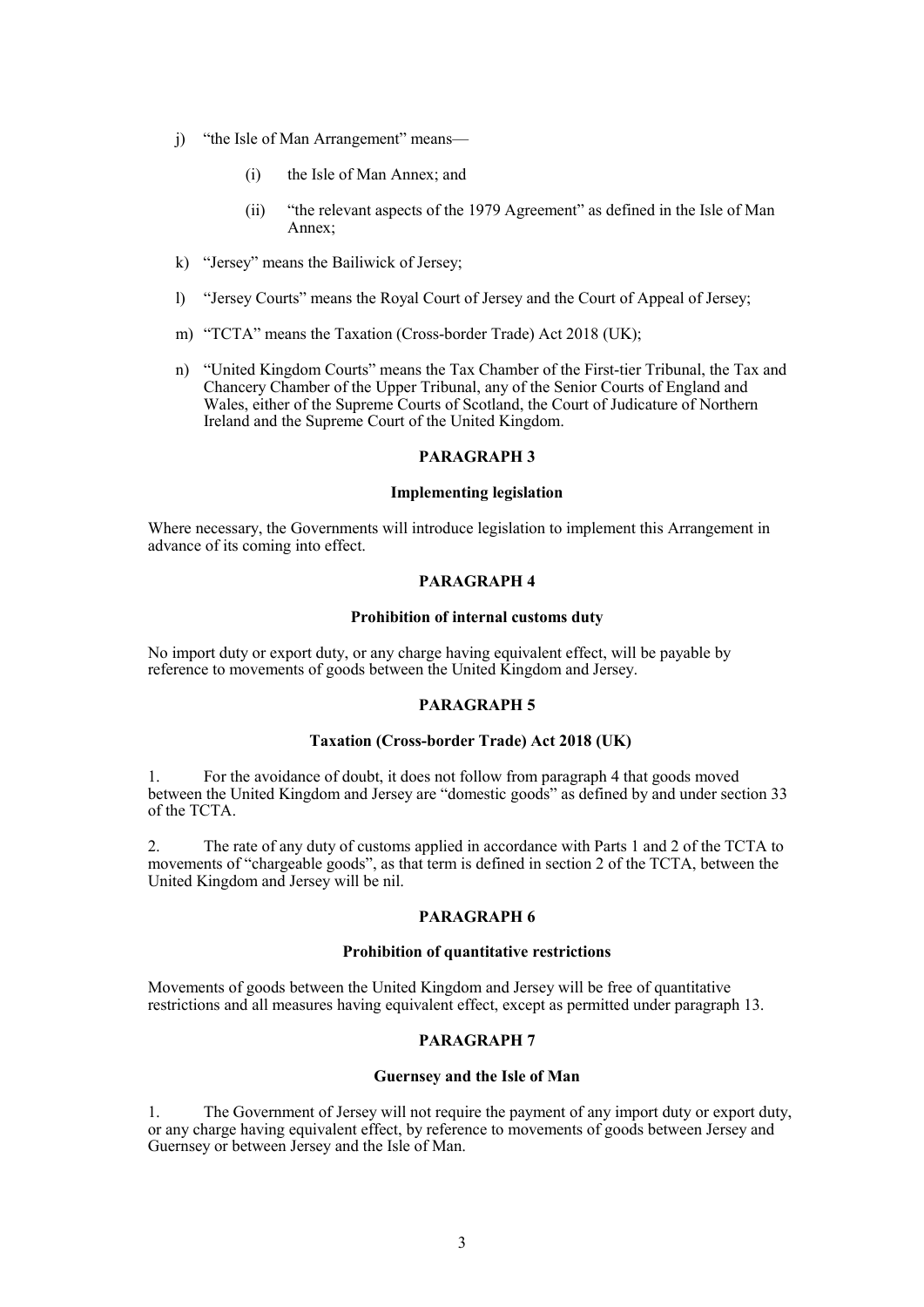2. The Government of Jersey will not impose quantitative restrictions or any measures having equivalent effect on movements of goods between Jersey and Guernsey or between Jersey and the Isle of Man, except as permitted under paragraph 13.

## **PARAGRAPH 8**

#### **Common external tariff**

1. The Government of Jersey will apply the Customs Tariff to trade with territories not included in the Customs Union, except as permitted under paragraph 13.

2. In the event of change to the Customs Tariff, the Government of Jersey will take all steps necessary to maintain consistency with the Customs Tariff, and in all cases will ensure that the rate of duty applicable to trade with territories not included in the Customs Union is the rate specified in the Customs Tariff.

## **PARAGRAPH 9**

#### **International obligations**

1. The Government of Jersey will comply with all relevant international obligations.

2. For the purposes of sub-paragraph 1, a "relevant international obligation" is an international obligation which—

- a) relates to customs matters within the scope of this Arrangement; and
- b) extends to Jersey.

3. For the avoidance of doubt, "customs matters within the scope of this Arrangement" includes—

- a) import and export prohibitions and restrictions;
- b) customs co-operation and mutual administrative assistance; and
- c) import controls to the extent that they relate to safety and security.

#### **PARAGRAPH 10**

#### **Customs Law**

1. Subject to any exceptions that may be agreed by the Competent Authorities of the United Kingdom and Jersey, the Government of Jersey will keep Jersey's Customs Law correspondent with that of the United Kingdom and will legislate to maintain that correspondence whenever necessary and, in particular, when changes are made in relevant United Kingdom Customs Law.

2. Compliance with the commitment in sub-paragraph 1 will require the introduction of legislation which requires Jersey Courts to have due regard to the relevant decisions of United Kingdom Courts when interpreting correspondent provisions of Jersey Customs Law.

## **PARAGRAPH 11**

#### **Practices and procedures**

Subject to any variations in practice and procedure which may be agreed between the Competent Authorities of the United Kingdom and Jersey, Jersey's Competent Authority will adopt practices and procedures for the management of operations relating to Jersey Customs Law correspondent with those in the United Kingdom.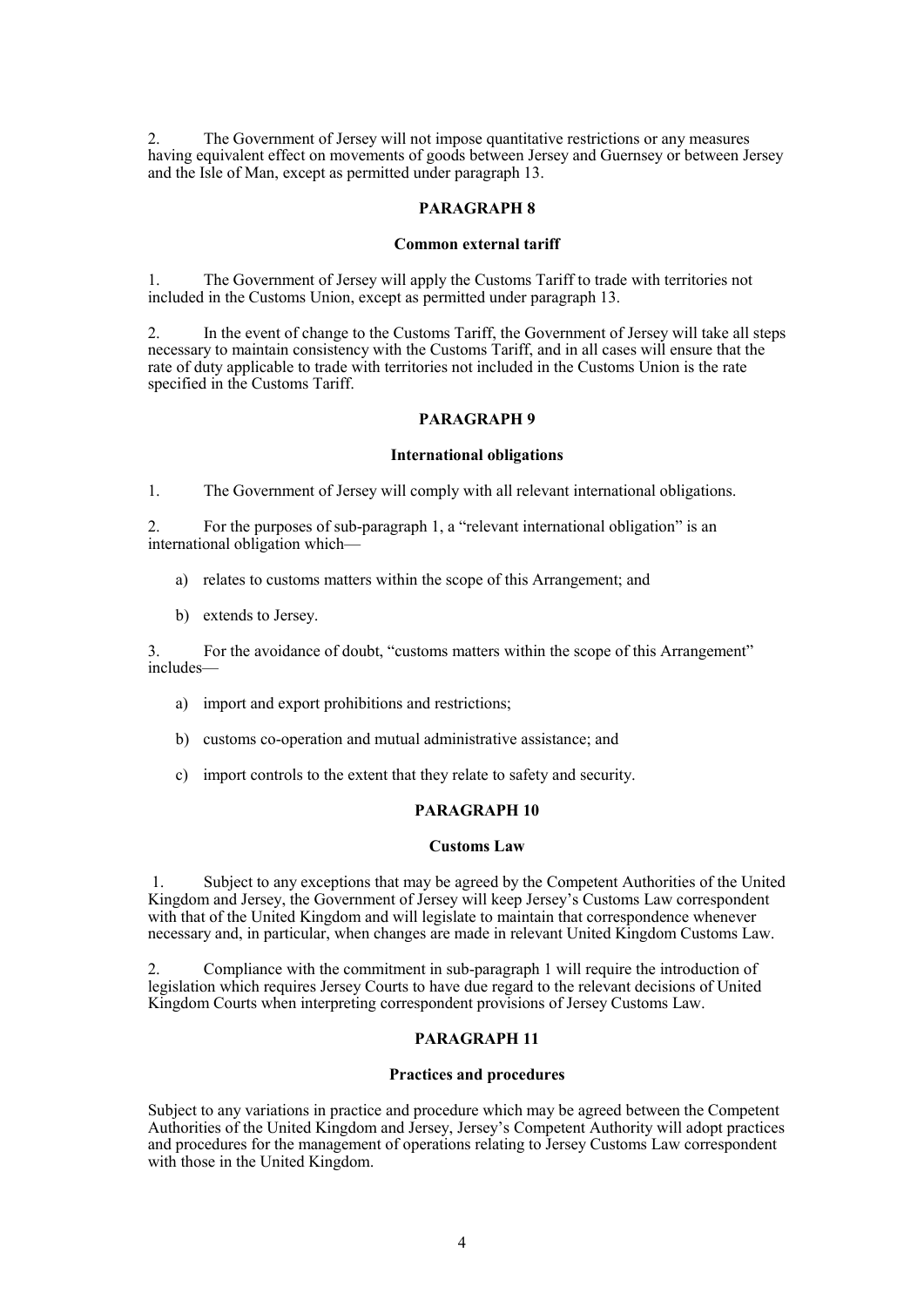## **Tariff Information rulings and Origin Information rulings**

- 1. The United Kingdom will make provision for
	- a) its Competent Authority to process applications for tariff information rulings and origin information rulings from persons intending to import goods from outside the Customs Union into Jersey; and
	- b) persons who have been issued such rulings to seek review of, and appeal against, them.
- 2. Jersey's Competent Authority will treat as binding
	- a) tariff information rulings and origin information rulings issued by the United Kingdom's Competent Authority in accordance with sub-paragraph (1)(a); and
	- b) decisions made on review and appeal in accordance with sub-paragraph  $(1)(b)$ .

## **PARAGRAPH 13**

#### **Prohibitions and restrictions**

The Governments may not impose prohibitions or restrictions other than duties, taxes or other charges, whether made effective through quotas, import or export licences or other measures, on imports, exports or goods in transit unless they can be justified under the provisions of GATT.

## **PARAGRAPH 14**

### **Co-operation**

1. The Governments will through their Competent Authorities co-operate (by the exchange of information or otherwise) on customs matters of mutual concern within the scope of this Arrangement to the extent permitted by domestic law.

2. Any information so provided will not be further disclosed except with the consent of the Competent Authority that provided the information.

3. The operational detail of the commitment set out in sub-paragraph 1 will be contained in a memorandum of understanding.

# **PARAGRAPH 15**

#### **Shared safety and security zone**

1. The Government of the United Kingdom will not require the provision of safety and security declarations in respect of movements of goods between the United Kingdom and Jersey.

2. The Government of Jersey will not require the provision of safety and security declarations in respect of movements of goods between Jersey and the United Kingdom, between Jersey and Guernsey or between Jersey and the Isle of Man.

3. The operational detail of the commitments set out in sub-paragraphs 1 and 2 will be contained in a memorandum of understanding.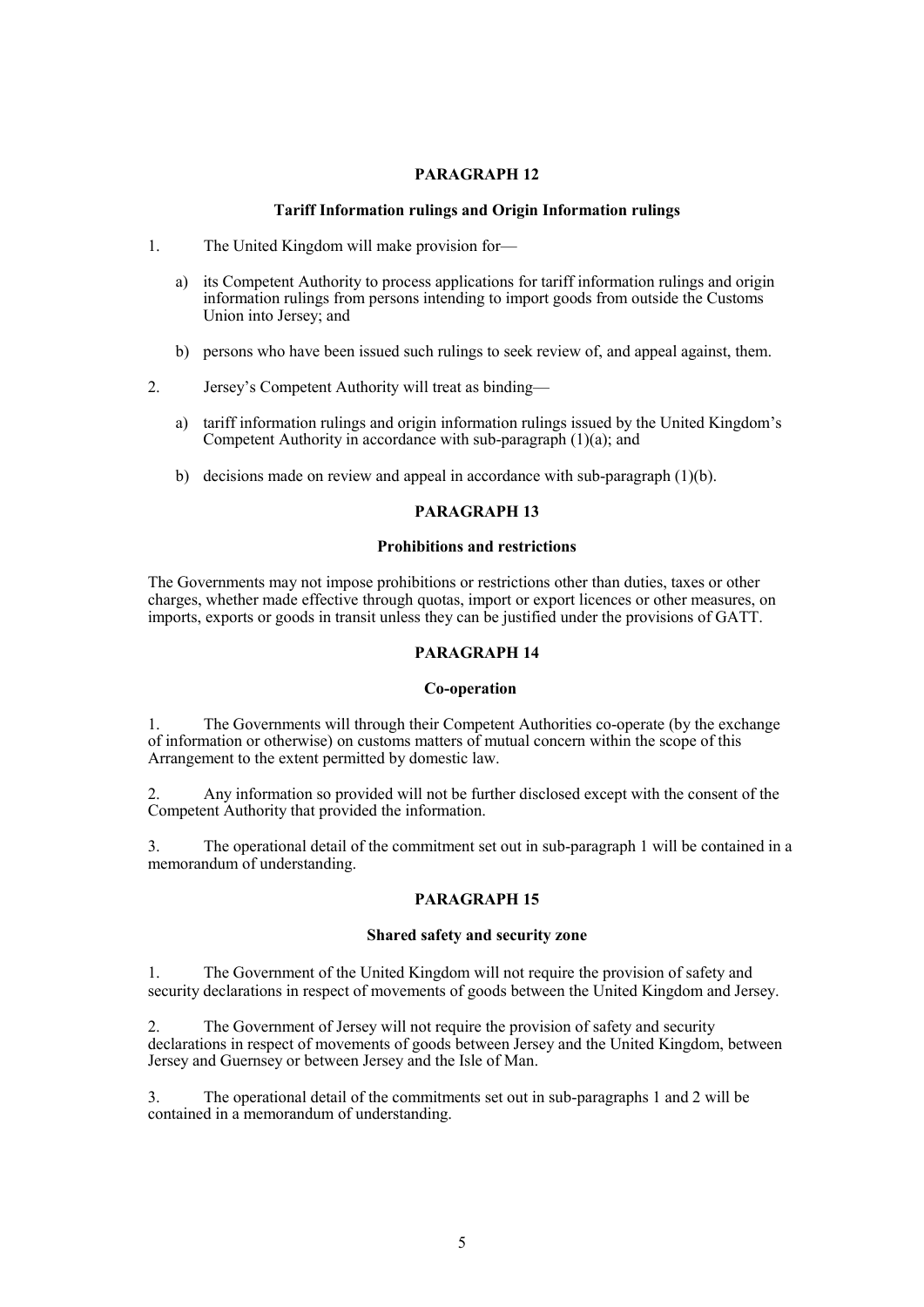## **Joint Customs Committee**

1. By this Article in conjunction with paragraph 16 of the Guernsey Arrangement and paragraph 12 of the Isle of Man Annex, the Joint Customs Committee is hereby established. The Joint Customs Committee will consist of representatives of the Competent Authorities of the United Kingdom, Jersey, Guernsey and the Isle of Man.

2. The Joint Customs Committee will hold at least one meeting each year, at a place and on a date with an agenda fixed by mutual consent.

- 3. The Joint Customs Committee will adopt its rules of procedure.
- 4. The Joint Customs Committee will function as a forum for:
	- a) the exchange of views on any points of common interest regarding the Arrangements;
	- b) reviewing the operation of the Arrangements; and
	- c) seeking appropriate ways and methods of preventing problems that might arise in areas covered by the Arrangements or of resolving disputes that may arise regarding the interpretation and application of the Arrangements.

5. The preceding sub-paragraphs of this Article do not preclude bilateral discussions or correspondence between the Competent Authorities of the United Kingdom and Jersey regarding any of the matters listed in sub-paragraph 4.

# **PARAGRAPH 17**

# **Monitoring and oversight**

1. Following a request from the United Kingdom's Competent Authority, Jersey's Competent Authority will provide within twenty-eight calendar days, unless the Competent Authorities agree to an alternative time limit, such information as may be required by the United Kingdom's Competent Authority for assessing Jersey's adherence to the terms of this Arrangement and in particular will supply the following information—

- a) particulars of Jersey's external trade in goods; and
- b) statistics and other information required as a result of any international agreement to which the United Kingdom is party.

2. Where the United Kingdom's Competent Authority gives notice to Jersey's Competent Authority, Jersey's Competent Authority will invite the United Kingdom's Competent Authority to visit and review its systems and facilities in order to enable the United Kingdom's Competent Authority to assess Jersey's adherence to the terms of this Arrangement. Any visit under this subparagraph will take place on a date no more than fourteen calendar days after Jersey's Competent Authority receives notice from the United Kingdom's Competent Authority, or such other date as the Competent Authorities agree.

3. Following a request from Jersey's Competent Authority, the United Kingdom's Competent Authority will provide within twenty-eight calendar days, unless the Competent Authorities agree to an alternative time limit, such information as may reasonably be required by the Government of Jersey on the operation of the Arrangements, and in particular to enable Jersey's Competent Authority to participate effectively in the Joint Customs Committee.